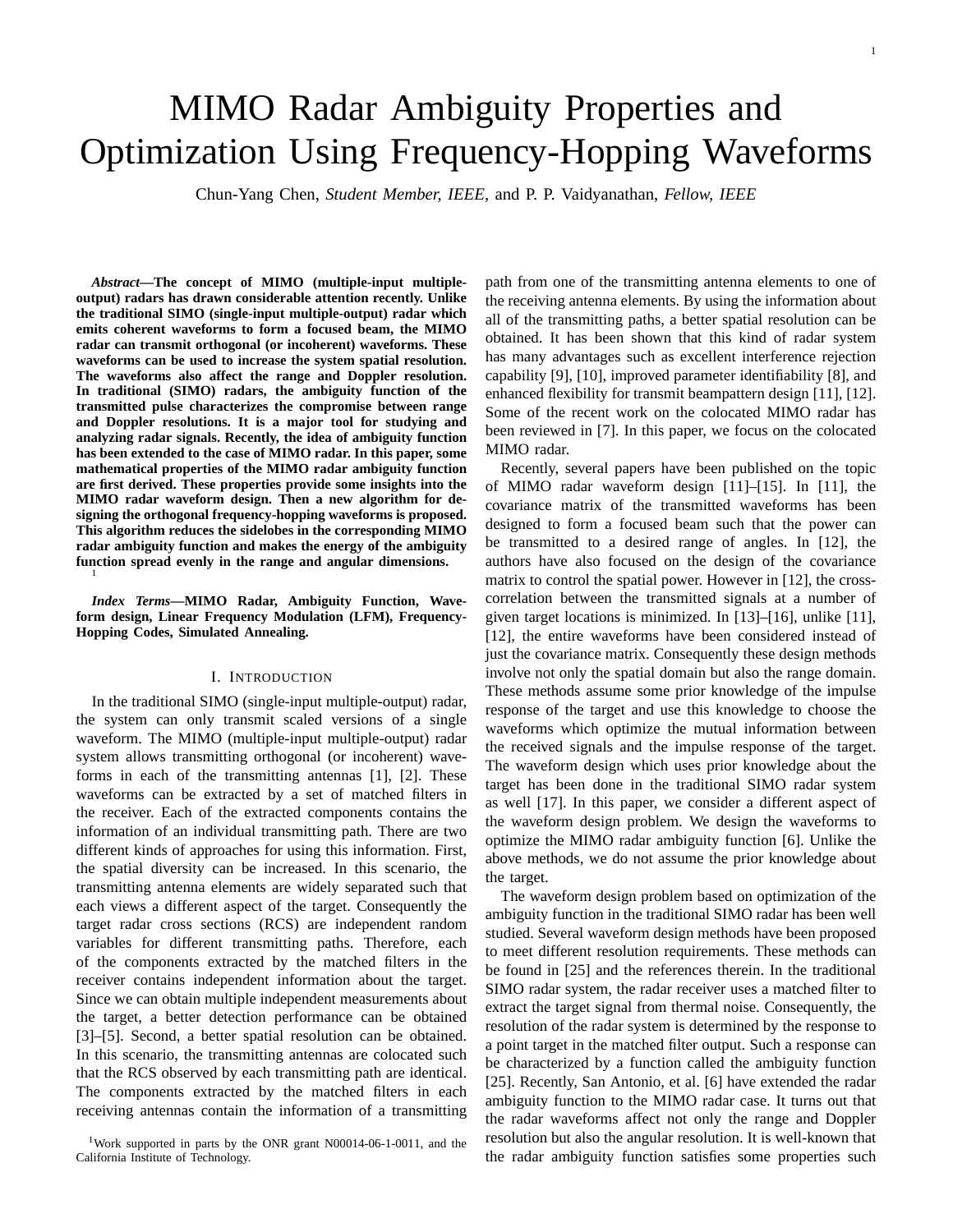as constant energy and symmetry with respect to the origin [25]. These properties are very handy tools for designing and analyzing the radar waveforms. In this paper, we derive the corresponding properties for the MIMO radar case.

The major contributions in this paper are two-fold: (1) to derive new mathematical properties of the MIMO ambiguity function, and (2) to design a set of frequency-hopping pulses to optimize the MIMO ambiguity function. The MIMO radar ambiguity function characterizes the resolutions of the radar system. By choosing different waveforms, we obtain a different MIMO ambiguity function. Therefore the MIMO radar waveform design problem is to choose a set of waveforms which provides a desirable MIMO ambiguity function. Directly optimizing the waveforms requires techniques such as calculus of variation. In general this can be very hard to solve. Instead of directly designing the waveforms, we can impose some structures on the waveforms and design the parameters of the waveforms.

As an example of this idea, the pulse waveforms generated by frequency-hopping codes are considered in this paper. Frequency-hopping signals are good candidates for the radar waveforms because they are easily generated and have constant modulus. In the traditional SIMO radar, Costas codes [20], [21] have been introduced to reduce the sidelobe in the radar ambiguity function. The frequency-hopping waveforms proposed in [19] have been applied in a MIMO HF OTH radar system [18]. The frequency-hopping waveforms proposed in [19] are originally designed for multi-user radar system. The peaks in the cross correlation functions of the waveforms are approximately minimized by the codes designed in [19]. However, in the multi-user scenario, each user operates its own radar system. This is different from the MIMO radar system where the receiving antennas can cooperate to resolve the target parameters. In this paper, we design the frequencyhopping waveforms to optimize the MIMO ambiguity function which directly relates to the MIMO radar system resolution.

The rest of the paper is organized as follows. In Section II, the MIMO radar ambiguity function will be briefly reviewed. Section III derives the properties of the MIMO radar ambiguity function. In Section IV, we derive the MIMO radar ambiguity function when the pulse trains are transmitted. In Section V, we define the frequency-hopping pulse waveforms in MIMO radar and derive the corresponding MIMO ambiguity function. In Section VI, we formulate the frequency-hopping code optimization problem and show how to solve it. In Section VII, we test the proposed method and compare its ambiguity function with the LFM (linear frequency modulation) waveforms. Finally, Section VIII concludes the paper. The results in this paper are for uniform linear arrays but they can easily be generalized.

# II. REVIEW OF MIMO RADAR AMBIGUITY FUNCTION

In a SIMO radar system, the radar ambiguity function is defined as [25]

$$
|\chi(\tau,\nu)| \triangleq \left| \int_{-\infty}^{\infty} u(t) u^*(t+\tau) e^{j2\pi \nu t} dt \right|,
$$
 (1)

where  $u(t)$  is the radar waveform. This two-dimensional function indicates the matched filter output in the receiver when a delay mismatch  $\tau$  and a Doppler mismatch  $\nu$  occur. The value  $|\chi(0,0)|$  represents the matched filter output without any mismatch. Therefore, the sharper the function  $|\chi(\tau,\nu)|$ around  $(0, 0)$ , the better the Doppler and range resolution. Fig. 1 shows two examples of the ambiguity function. These two ambiguity functions show different Doppler and range trade-offs. One can see that the LFM pulse has a better range resolution along the cut where Doppler frequency is zero.



Fig. 1. Examples of ambiguity functions: (a) Rectangular pulse, and (b) Linear frequency modulation (LFM) pulse with time-bandwidth product 10, where  $T$  is the pulse duration.

The idea of radar ambiguity functions has been extended to the MIMO radar by San Antonio et al. [6]. In this section, we will briefly review the definition of MIMO radar ambiguity functions. We will focus only on the ULA (uniform linear array) case as shown in Fig. 2. The derivation of the MIMO ambiguity function for arbitrary array can be found in [6]. We assume the transmitter and the receiver are parallel and colocated ULAs. The spacing between the transmitting elements is  $d_T$  and the spacing between the receiving elements is  $d_R$ . The function  $u_i(t)$  indicates the radar waveform emitted by the ith transmitter.

Consider a target at  $(\tau, \nu, f)$  where  $\tau$  is the delay corresponding to the target range,  $\nu$  is the Doppler frequency of the target, and  $f$  is the normalized spatial frequency of the target defined as

$$
f \triangleq 2\pi \frac{d_R}{\lambda} \sin \theta,
$$

where  $\theta$  is the angle of the target and  $\lambda$  is the wavelength. The demodulated target response in the nth antenna is proportional to

$$
y_n^{\tau,\nu,f}(t) \approx \sum_{m=0}^{M-1} u_m(t-\tau) e^{j2\pi \nu t} e^{j2\pi f(\gamma m+n)},
$$

for  $n = 0, 1, \dots, N - 1$ , where N is the number of receiving antennas,  $u_m(t)$  is the radar waveform emitted by the mth antenna,  $\gamma \triangleq d_T/d_R$  and M is the number of transmitting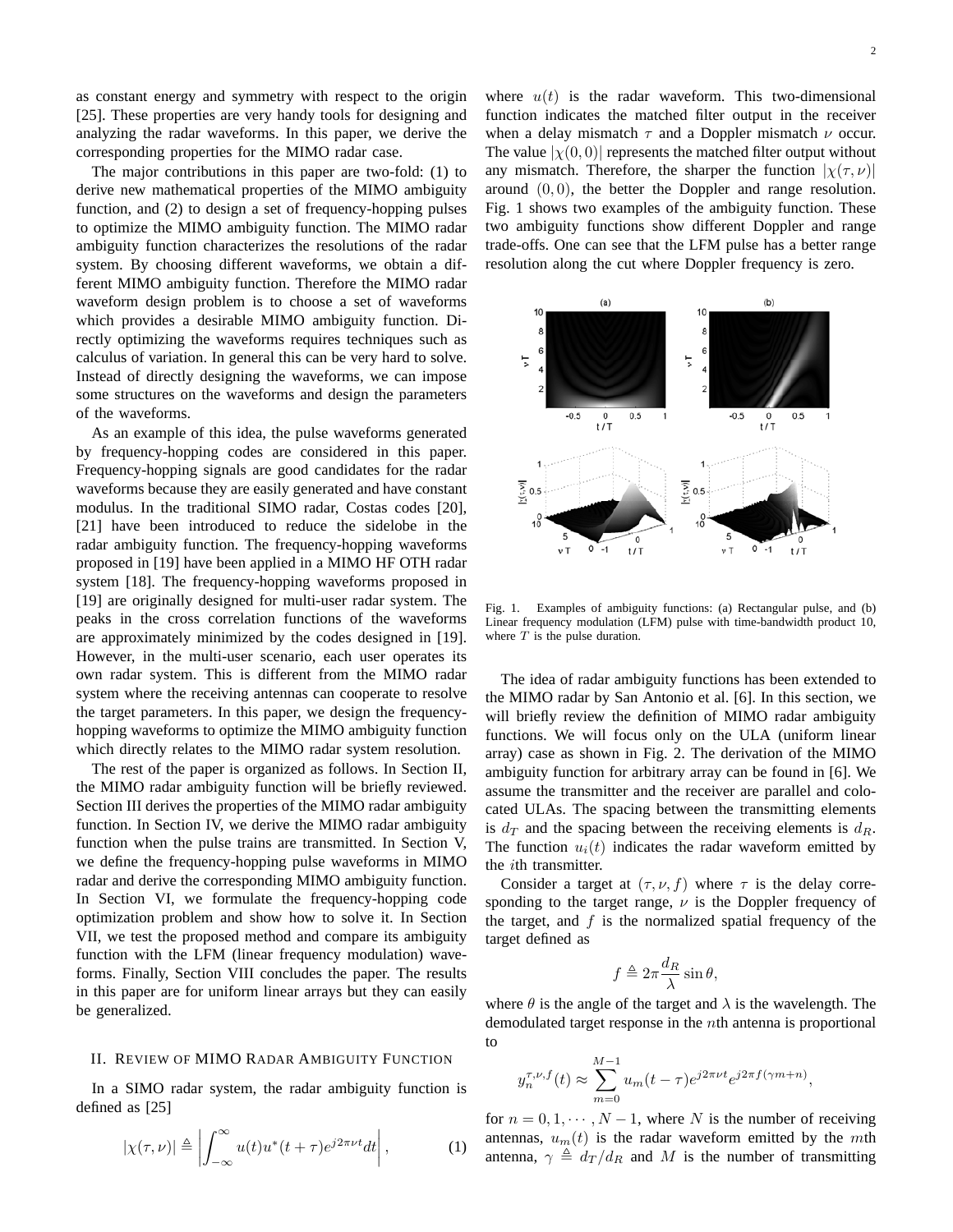

Fig. 2. MIMO radar scheme: (a) Transmitter, and (b) Receiver.

antennas. If the receiver tries to capture this target signal with a matched filter with the assumed parameters  $(\tau', \nu', f')$  then the matched filter output becomes

$$
\sum_{n=0}^{N-1} \int_{-\infty}^{\infty} y_n^{\tau, \nu, f}(t) \cdot (y_n^{\tau', \nu', f'})^*(t) dt
$$
  
= 
$$
\left( \sum_{n=0}^{N-1} e^{j2\pi (f-f')n} \right).
$$
  

$$
\left( \sum_{m=0}^{M-1} \sum_{m'=0}^{M-1} \int_{-\infty}^{\infty} u_m(t-\tau) u_{m'}^*(t-\tau')
$$
  

$$
e^{j2\pi (\nu-\nu')t} dt \cdot e^{j2\pi (fm-f'm')\gamma} \right)
$$

The first part in the right hand side of the equation represents the spatial processing in the receiver, and it is not affected by the waveforms  $\{u_m(t)\}\$ . The second part in the right hand side of the equation indicates how the waveforms  $\{u_m(t)\}\$ affect the spatial, Doppler, and range resolutions of the radar system. Therefore, we define the **MIMO radar ambiguity function** as

$$
\chi(\tau,\nu,f,f') \triangleq \sum_{m=0}^{M-1} \sum_{m'=0}^{M-1} \chi_{m,m'}(\tau,\nu) e^{j2\pi (fm - f'm')\gamma}, \quad (2)
$$

where

$$
\chi_{m,m'}(\tau,\nu) \triangleq \int_{-\infty}^{\infty} u_m(t) u_{m'}^*(t+\tau) e^{j2\pi \nu t} dt.
$$
 (3)

Note that the MIMO radar ambiguity function can not be expressed as a function of the difference of the spatial frequencies, namely  $f - f'$ . Therefore, we need both the target spatial frequency  $f$  and the assumed spatial frequency  $f'$  to represent the spatial mismatch. We call the function  $\chi_{m,m'}(\tau,\nu)$  the **cross ambiguity function** because it is similar to the SIMO ambiguity function defined in (1) except it involves two waveforms  $u_m(t)$  and  $u_{m'}(t)$ . Fixing  $\tau$  and  $\nu$  in (2), one can view the ambiguity function as a scaled two-dimensional Fourier transform of the cross ambiguity function  $\chi_{m,m'}(\tau,\nu)$  on the parameters m and m'. The value  $|\chi(0,0,f,f)|$  represents the matched filter output without mismatch. Therefore, the sharper the function  $|\chi(\tau,\nu,f,f')|$  around the line  $\{(0,0,f,f)\}\)$ , the better the radar system resolution.



# III. PROPERTIES OF THE MIMO RADAR AMBIGUITY FUNCTION FOR ULA

We now derive some new properties of the MIMO radar ambiguity function defined in (2). The properties are similar to some of the properties of the SIMO ambiguity functions (e.g., see [25]). We normalize the energy of the transmitted waveform to unity. That is,

$$
\int_{-\infty}^{\infty} |u_m(t)|^2 dt = 1, \forall m
$$
 (4)

The following property characterizes the ambiguity function when there exists no mismatch.

**Property 1.** If 
$$
\int_{-\infty}^{\infty} u_m(t) u_{m'}^*(t) dt = \delta_{m,m'}
$$
, then  
\n
$$
\chi(0,0,f,f) = M, \forall f.
$$
\n(5)

*Proof:* We have

$$
\chi_{m,m'}(0,0) = \int_{-\infty}^{\infty} u_m(t) u_{m'}^*(t) dt = \delta_{m,m'}.
$$

Substituting the above equation into (2), we obtain

$$
\chi(0,0,f,f) = \sum_{m=0}^{M-1} \sum_{m'=0}^{M-1} \delta_{m,m'} e^{j2\pi \gamma (fm - fm')}
$$
  
= 
$$
\sum_{m=0}^{M-1} e^{j0} = M.
$$

This property says that if the waveforms are orthogonal, the ambiguity function is a constant along the line  $\{(0,0,f,f)\}\$ which is independent of the waveforms  $\{u_m(t)\}\$ . This means the matched filter output is always a constant independent of the waveforms, when there exists no mismatch.

The following property characterizes the integration of the MIMO radar ambiguity function along the line  $\{0, 0, f, f\}$ even when the waveforms are not orthogonal.

# **Property 2.**

$$
\chi(0,0,f,f) \ge 0,\tag{6}
$$

and if  $\gamma$  is an integer, then

$$
\int_0^1 \chi(0,0,f,f) df = M.
$$
 (7)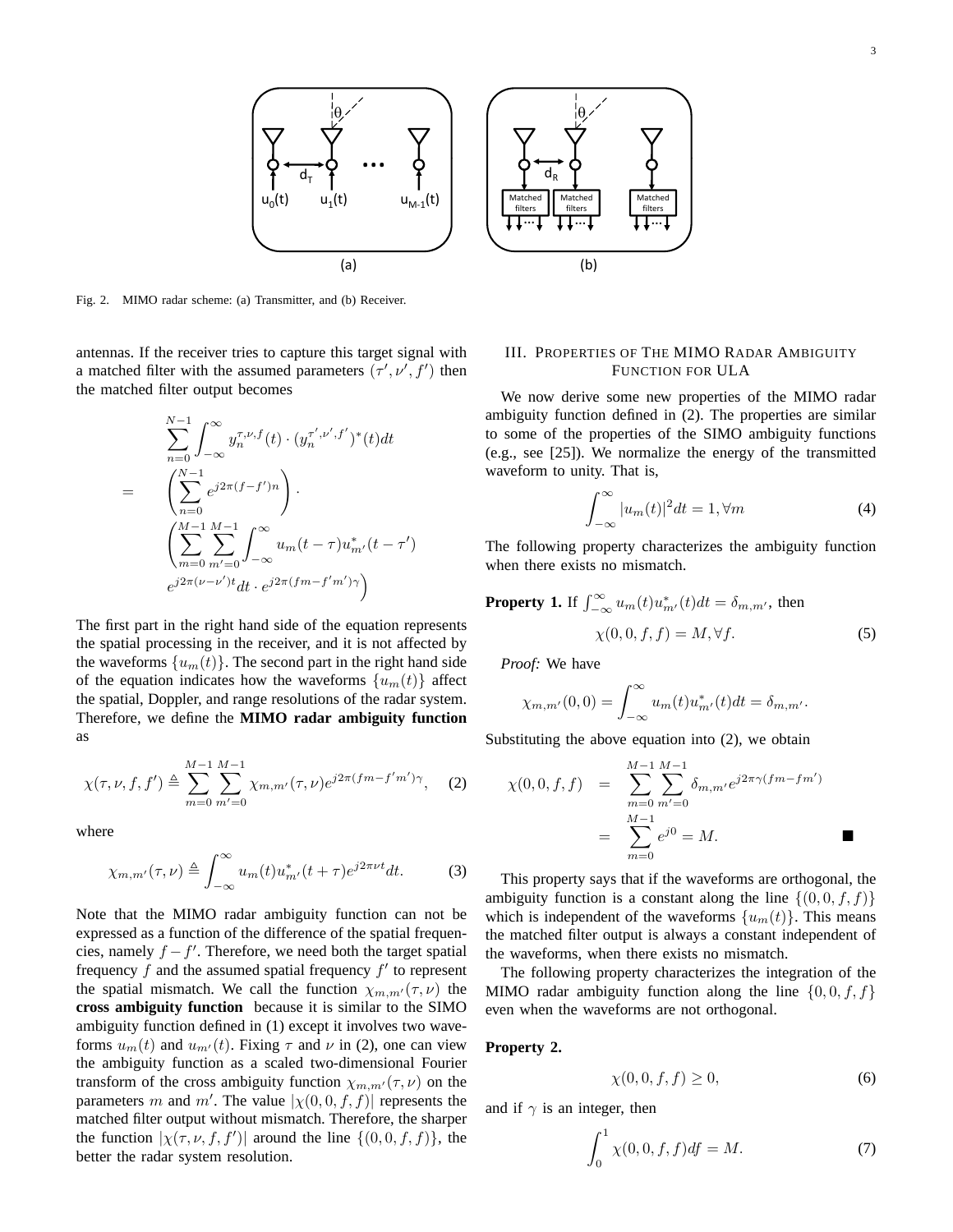*Proof:* By using the definitions in (2) and (3), we have

$$
\chi(0,0,f,f) = \int_{-\infty}^{\infty} \left| \sum_{m=0}^{M-1} u_m(t) e^{j2\pi fm\gamma} \right|^2 dt \ge 0
$$

By using the definitions in (2) and (3) and changing variables, we obtain

$$
\int_0^1 \chi(0,0,f,f) df
$$
  
= 
$$
\int_0^1 \sum_{m=0}^{M-1} \sum_{m'=0}^{M-1} \chi_{m,m'}(0,0) e^{j2\pi f \gamma(m-m')} df
$$
  
= 
$$
\sum_{m=0}^{M-1} \sum_{m'=0}^{M-1} \chi_{m,m'}(0,0) \delta_{m,m'} = M
$$

This property says that when  $\gamma$  is an integer, the integration of the MIMO radar ambiguity function along the line  $\{0,0,f,f\}$  is a constant, no matter how waveforms are chosen. The following property characterizes the energy of the cross ambiguity function.

**Property 3.**

$$
\int_{-\infty}^{\infty} \int_{-\infty}^{\infty} |\chi_{m,m'}(\tau,\nu)|^2 d\tau d\nu = 1.
$$
 (8)

*Proof:* We have

$$
\int_{-\infty}^{\infty} \int_{-\infty}^{\infty} |\chi_{m,m'}(\tau,\nu)|^2 d\tau d\nu
$$
\n
$$
= \int_{-\infty}^{\infty} \int_{-\infty}^{\infty} \left| \int_{-\infty}^{\infty} u_m(t) u_{m'}^*(t+\tau) e^{j2\pi \nu t} dt \right|^2 d\nu d\tau
$$
\n
$$
= \int_{-\infty}^{\infty} \int_{-\infty}^{\infty} |u_m(t) u_{m'}^*(t+\tau)|^2 dt d\tau,
$$

where we have used Parseval's theorem [26] to obtain the last equality. By changing variables, we obtain

$$
\int_{-\infty}^{\infty} \int_{-\infty}^{\infty} |u_m(t)u^*_{m'}(t+\tau)|^2 dt d\tau =
$$
  

$$
\int_{-\infty}^{\infty} |u_m(t)|^2 dt \int_{-\infty}^{\infty} |u_{m'}(t)|^2 dt = 1
$$

This property states that the energy of the cross ambiguity function is a constant, independent of the waveforms  $u_m(t)$ and  $u_{m'}(t)$ . In the special case of  $m = m'$ , this property reduces to the well-known result that the SIMO radar ambiguity function defined in (1) has constant energy [25]. The following property characterizes the energy of the MIMO radar ambiguity function.

**Property 4.** If  $\gamma$  is an integer, then

$$
\int_0^1 \int_0^1 \int_{-\infty}^\infty \int_{-\infty}^\infty |\chi(\tau,\nu,f,f')|^2 d\tau d\nu df df' = M^2.
$$
 (9)

*Proof:* By using the definition of MIMO radar ambiguity function in (2) and performing appropriate change of variables, we have

$$
\int_{0}^{1} \int_{0}^{1} \int_{-\infty}^{\infty} \int_{-\infty}^{\infty} |\chi(\tau, \nu, f, f')|^{2} d\tau d\nu df df'
$$
\n
$$
= \frac{1}{\gamma^{2}} \int_{-\infty}^{\infty} \int_{-\infty}^{\infty} \int_{0}^{\gamma} \int_{0}^{\gamma} \int_{0}^{\gamma} \left| \sum_{m=0}^{M-1} \sum_{m'=0}^{M-1} \chi_{m,m'}(\tau, \nu) e^{j2\pi (fm - f'm')} \right|^{2} df df' d\tau d\nu
$$
\n(10)

Using Parserval's theorem and applying Property 3, the above integral reduces to

$$
\int_{-\infty}^{\infty} \int_{-\infty}^{\infty} \sum_{m=0}^{M-1} \sum_{m'=0}^{M-1} |\chi_{m,m'}(\tau,\nu)|^2 d\tau d\nu = \sum_{m'=0}^{M-1} \sum_{m'=0}^{M-1} 1 = M^2
$$

This property states that when  $\gamma$  is an integer, the energy of the MIMO radar ambiguity function is a constant which is independent of the waveforms  $\{u_m(t)\}\$ . For example, whether we choose  $\gamma = 1$  or  $\gamma = N$ , the energy of the MIMO radar ambiguity function is the same. Recall that Property 2 states that the integration of MIMO radar ambiguity function along the line  $\{(0, 0, f, f)\}$  is also a constant. This implies that in order to make the ambiguity function sharp around  $\{0,0,f,f\}$ , we have to spread the energy of the ambiguity function evenly on the available time and bandwidth.

For the case that  $\gamma$  is not an integer, we can not directly apply Parserval's theorem. In this case, the energy of the ambiguity function actually depends on the waveforms  ${u<sub>m</sub>(t)}$ . However, the following property characterizes the range of the energy of the MIMO radar ambiguity function.

# **Property 5.**

$$
\frac{\lfloor \gamma \rfloor^2}{\gamma^2} M^2 \le \int_0^1 \int_0^1 \int_{-\infty}^\infty \int_{-\infty}^\infty |\chi(\tau,\nu,f,f')|^2 d\tau d\nu df df' \le \frac{\lceil \gamma \rceil^2}{\gamma^2} M^2 \tag{11}
$$

where  $|\gamma|$  is the largest integer  $\leq \gamma$ , and  $[\gamma]$  is the smallest integer  $\geq \gamma$ .

*Proof:* Using (10), we have

$$
\int_{0}^{1} \int_{0}^{1} \int_{-\infty}^{\infty} \int_{-\infty}^{\infty} |\chi(\tau, \nu, f, f')|^{2} d\tau d\nu df df'
$$
  
\n
$$
\leq \frac{1}{\gamma^{2}} \int_{-\infty}^{\infty} \int_{-\infty}^{\infty} \int_{0}^{[\gamma]} \int_{0}^{[\gamma]} \int_{0}^{[\gamma]} \left| \sum_{m=0}^{M-1} \sum_{m'=0}^{M-1} \chi_{m,m'}(\tau, \nu) e^{j2\pi (fm - f'm')} \right|^{2} df df' d\tau d\nu
$$
\n(12)

Using Parserval's theorem and applying Property 3, the above value equals

$$
\frac{\lceil \gamma \rceil^2}{\gamma^2} \int_{-\infty}^{\infty} \int_{-\infty}^{\infty} \sum_{m=0}^{M-1} \sum_{m'=0}^{M-1} |\chi_{m,m'}(\tau,\nu)|^2 d\tau d\nu = \frac{\lceil \gamma \rceil^2}{\gamma^2} M^2
$$

The lower bound can be obtained similarly.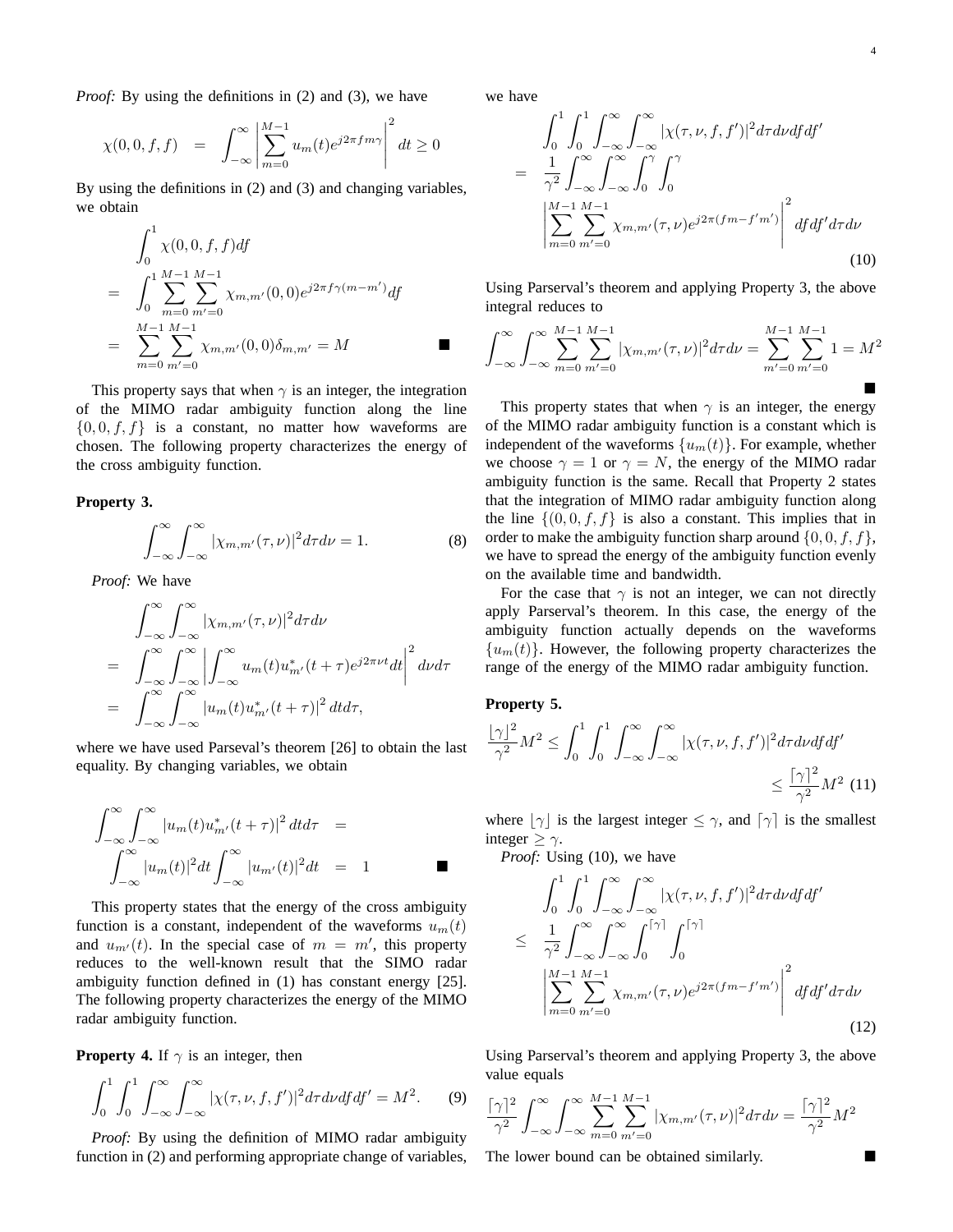For the case that  $\gamma$  is not integer, the energy of the MIMO radar ambiguity function can actually be affected by the waveforms  $\{u_m(t)\}\$ . However, the above property implies that when  $\gamma$  is large, the amount by which the energy can be affected by the waveforms is small. Note that the bound provided by this property is loose when  $\gamma$  is small. This is because in (12), we have quantized  $\gamma$  in the integration interval in order to apply the Parserval's theorem. However, in order to form a large virtual array and keep the interference rejection ability on the receiver side, the spacings between the transmitting antennas are usually larger than those of the receiving antennas. So  $\gamma$  is usually large. Using similar lines of argument as in 12, we can show that when  $\gamma$  is not an integer, Property 2 can be replaced with the following property.

# **Property 6.**

$$
M\frac{\lfloor \gamma \rfloor}{\gamma} \le \int_0^1 \chi(0,0,f,f)df \le M\frac{\lceil \gamma \rceil}{\gamma}.
$$
 (13)

The following property characterizes the symmetry of the cross ambiguity function.

#### **Property 7.**

$$
\chi_{m,m'}(-\tau, -\nu) = \chi_{m',m}^*(\tau, \nu) e^{-j2\pi\nu\tau}
$$
 (14)

*Proof:* By the definition of the cross ambiguity function (3) and changing variables, we have

$$
\chi_{m,m'}(-\tau, -\nu) = \int_{-\infty}^{\infty} u_m(t) u_{m'}^*(t-\tau) e^{-j2\pi\nu t} dt
$$
  

$$
= \int_{-\infty}^{\infty} u_m(t+\tau) u_{m'}^*(t) e^{-j2\pi\nu(t+\tau)} dt
$$
  

$$
= \chi_{m',m}^*(\tau, \nu) e^{-j2\pi\nu\tau}
$$

Using the above property, we can obtain the following property of the MIMO radar ambiguity function.

# **Property 8.**

$$
\chi(-\tau, -\nu, f, f') = \chi^*(\tau, \nu, f', f)e^{-j2\pi\nu\tau}
$$
 (15)

*Proof:* Using the definition of the MIMO radar ambiguity function (2) and Property 7, we have

$$
\chi(-\tau, -\nu, f, f') \n= \sum_{m=0}^{M-1} \sum_{m'=0}^{M-1} \chi_{m,m'}(-\tau, -\nu) e^{j2\pi \gamma (fm - f'm')} \n= \sum_{m=0}^{M-1} \sum_{m'=0}^{M-1} \chi_{m',m}^*(\tau, \nu) e^{-j2\pi \nu \tau} e^{j2\pi \gamma (fm - f'm')} \n= \left( \sum_{m=0}^{M-1} \sum_{m'=0}^{M-1} \chi_{m',m}(\tau, \nu) e^{j2\pi \gamma (f'm' - fm)} \right)^* e^{-j2\pi \nu \tau} \n= \chi^*(\tau, \nu, f', f) e^{-j2\pi \nu \tau}
$$

This property implies that when we design the waveform, we only need to focus on the region  $\{(\tau, \nu, f, f') | \tau \geq 0\}$  or the region  $\{(\tau, \nu, f, f') | f \ge f'\}$  of the MIMO radar ambiguity function. For example, given two spatial frequencies  $f$  and  $f'$ 

it is sufficient to study only  $\chi(\tau, \nu, f, f')$  because the function  $\chi(\tau, \nu, f', f)$  can be deduced from the symmetry property. The following property characterizes the cross ambiguity function of the linear frequency modulation (LFM) signal.

# **Property 9.** Define

$$
u_m^{LFM}(t) \triangleq u_m(t)e^{j\pi kt^2}.
$$
  
If  $\chi_{m,m'}(\tau,\nu) = \int_{-\infty}^{\infty} u_m(t)u_{m'}^*(t+\tau)e^{j2\pi\nu t}dt$  then  

$$
\chi_{m,m'}^{LFM}(\tau,\nu) \triangleq \int_{-\infty}^{\infty} u_m^{LFM}(t)(u_{m'}^{LFM}(t+\tau))^*e^{j2\pi\nu t}dt
$$

$$
= \chi_{m,m'}(\tau,\nu-k\tau)e^{-j\pi k\tau^2}
$$
(16)

*Proof:* From direct calculation, we have

$$
\chi_{m,m'}^{LFM}(\tau,\nu) = \int_{-\infty}^{\infty} u_m(t) u_{m'}^*(t+\tau) \cdot
$$

$$
= e^{j\pi k(-2t\tau-\tau^2)} e^{j2\pi \nu t} dt
$$

$$
= \chi_{m,m'}(\tau,\nu-k\tau) e^{-j\pi k\tau^2}
$$

This property says that linear frequency modulation shears off the cross ambiguity function. We use this property to obtain the following result for the MIMO radar ambiguity function.

#### **Property 10.**

If  $\chi(\tau,\nu,f,f') = \sum_{m=0}^{M-1} \sum_{m'=0}^{M-1} \chi_{m,m'}(\tau,\nu) e^{j2\pi \gamma (fm - f'm')}$ then

$$
\chi^{LFM}(\tau, \nu, f, f') \triangleq \sum_{m=0}^{M-1} \sum_{m'=0}^{M-1} \chi_{m,m'}^{LFM}(\tau, \nu) e^{j2\pi \gamma (fm - f'm')}
$$

$$
= \chi(\tau, \nu - k\tau, f, f') e^{-j\pi k \tau^2}
$$
(17)

We omit the proof because this property can be easily obtained by just applying Property 9. This property states that adding LFM modulations shears off the MIMO radar ambiguity function. This shearing can improve the range resolution because it compresses the ambiguity function along the direction  $(\tau, 0, f, f)$  [25]. Fig. 3 illustrates contours of constants  $\chi(\tau, \nu, f, f')$  and  $\chi(\tau, \nu - k\tau, f, f')$  with some fixed  $f$  and  $f'$ . One can observe that the delay resolution has been



Fig. 3. Illustration of the LFM shearing.

improved after the LFM shearing.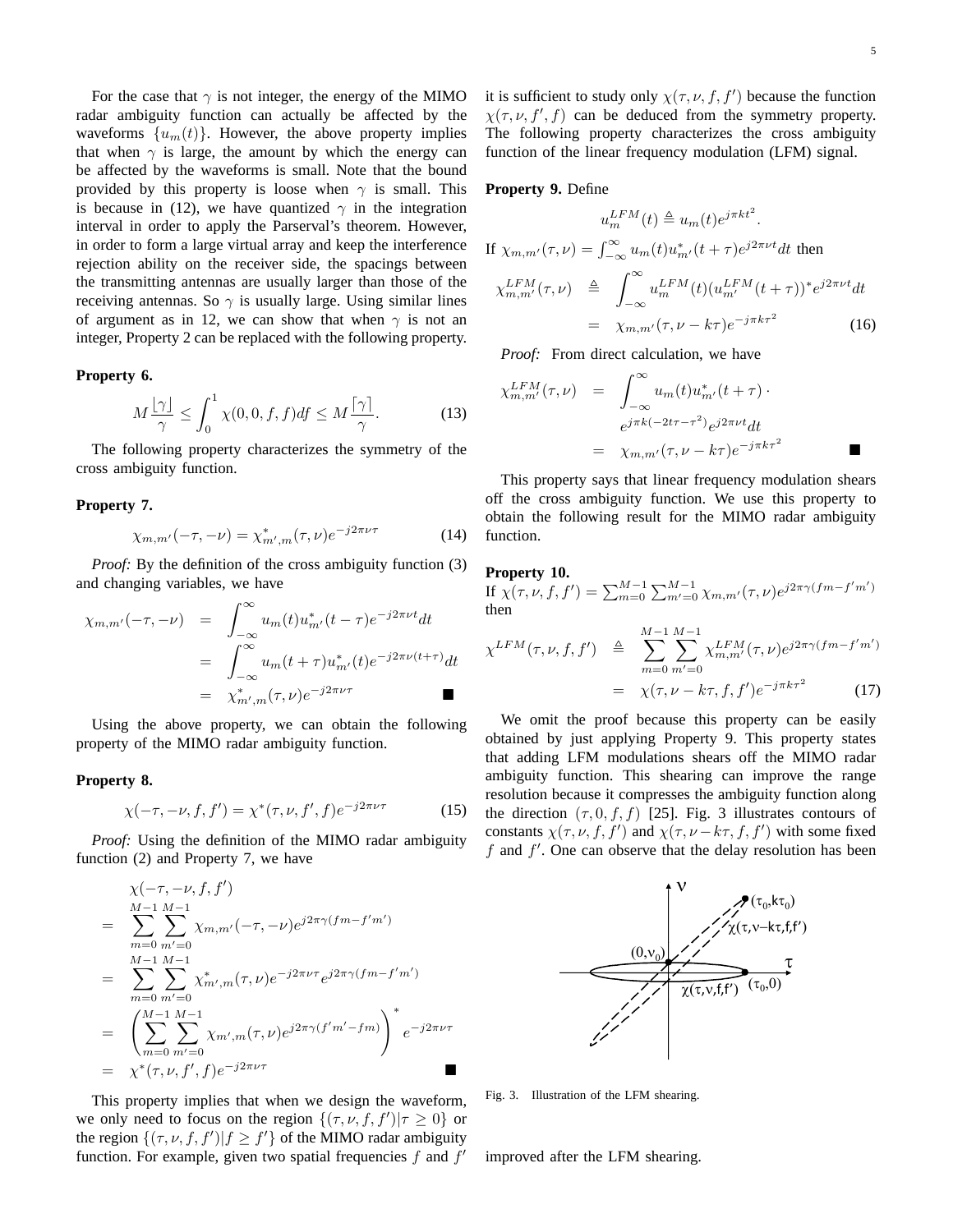To summarize, Properties 1 to 6 characterize the signal component and the energy of the ambiguity function. They imply that if we attempt to squeeze the ambiguity function to the line  $\{0, 0, f, f\}$ , the signal component cannot go arbitrarily high. Also if we attempt to eliminate some unwanted peaks in the ambiguity function, the energy will reappear somewhere else. Property 8 suggests that it is sufficient to study only half of the ambiguity function ( $\tau \geq 0$ ). Properties 9 and 10 imply that the LFM modulation shears the ambiguity function. Therefore it improves the resolution along the range dimension.

#### IV. PULSE MIMO RADAR AMBIGUITY FUNCTION

In this paper, we consider the waveform design problem for the pulse waveforms generated by frequency-hopping codes. In this section, we derive the MIMO radar ambiguity function for the case when the waveform  $u_m(t)$  consists of the shifted versions of a shorter waveform  $\phi_m(t)$ . In this case, the pulse design problem becomes choosing the waveform  $\phi_m(t)$  to obtain a good MIMO ambiguity function  $\chi(\tau, \nu, f, f')$ . Therefore, it is important to study the relation between the MIMO ambiguity function and the pulse  $\phi_m(t)$ . Since modulation and scalar multiplication will not change the shape of the ambiguity function, for convenience, we write the transmitted signals as

$$
u_m(t) = \sum_{l=0}^{L-1} \phi_m(t - T_l)
$$
 (18)

Fig. 4 illustrates the transmitted pulse waveform. Note that



Fig. 4. Illustration of the pulse waveform.

the duration of  $\phi_m(t)$ , namely  $T_\phi$ , is small enough such that  $T_{\phi} \ll \min_{l,l'}(|T_l - T_{l'}|)$ . To obtain the relation between  $\phi_m(t)$  and the MIMO ambiguity function  $\chi(\tau,\nu,f,f')$ , we first derive the cross ambiguity function. Using (3) and (18) and changing variables, the cross ambiguity function can be expressed as

$$
\chi_{m,m'}(\tau,\nu) =
$$
\n
$$
\sum_{l'=0}^{L-1} \sum_{l=0}^{L-1} \int_{-\infty}^{\infty} \phi_m(t) \phi_{m'}^*(t+T_l - T_{l'} + \tau) e^{j2\pi \nu (t+T_l)} dt
$$
\n
$$
= \sum_{l'=0}^{L-1} \sum_{l=0}^{L-1} \chi_{m,m'}^{\phi} (\tau + T_l - T_{l'}, \nu) e^{j2\pi \nu T_l},
$$
\n(19)

where  $\chi^{\phi}_{m,m'}(\tau,\nu)$  is defined as the cross ambiguity function of the pulses  $\phi_m(t)$  and  $\phi_{m'}(t)$ , that is,

$$
\chi_{m,m'}^{\phi}(\tau,\nu) = \int_0^{T_{\phi}} \phi_m(t) \phi_{m'}^*(t+\tau) e^{j2\pi\nu t} dt.
$$

We assume that the Doppler frequency  $\nu$  and the support of pulse  $T_{\phi}$  are both small enough such that  $T_{\phi} \nu \approx 0$ . This means the Doppler frequency envelope remains approximately constant within the pulse. Such an assumption is usually made in pulse Doppler processing [27]. So the above the equation becomes

$$
\chi_{m,m'}^{\phi}(\tau,\nu) \approx \int_0^{T_{\phi}} \phi_m(t) \phi_{m'}^*(t+\tau) dt \triangleq r_{m,m'}^{\phi}(\tau), \quad (20)
$$

where  $r^{\phi}_{m,m'}(\tau)$  is the cross correlation between  $\phi_m(t)$  and  $\phi_{m'}(t)$ . Thus, the cross ambiguity function reduces to the cross correlation function and it is no longer a function of Doppler frequency  $\nu$ . Substituting the above result into (19), we obtain

$$
\chi_{m,m'}(\tau,\nu) \approx \sum_{l'=0}^{L-1} \sum_{l=0}^{L-1} r_{m,m'}^{\phi} (\tau + T_l - T_{l'}) e^{j2\pi\nu T_l}
$$
 (21)

For values of the delay  $\tau$  satisfying  $|\tau| < \min_{l,l'}(|T_l - T_{l'}|) T_{\phi}$ , the shifted correlation function satisfies

$$
r_{m,m'}^{\phi}(\tau + T_l - T_{l'}) =
$$
  

$$
\int_0^{T_{\phi}} \phi_m(\tau) \phi_{m'}^*(t + \tau + T_l - T_{l'}) dt = 0,
$$

when  $l \neq l'$ . For  $|\tau| \geq \min_{l,l'}(|T_l - T_{l'}|) - T_{\phi}$ , the response in the ambiguity function is created by the second trip echoes. This ambiguity is called range folding. In this paper, we assume the pulse repetition frequency (PRF) is low enough so that no reflections occur at these second trip ranges. We will focus on the ambiguity function only when  $|\tau| < \min_{l,l'}(|T_l - T_{l'}|) - T_{\phi}$ . In this case, we have

$$
\chi_{m,m'}(\tau,\nu) \approx r_{m,m'}^{\phi}(\tau) \sum_{l=0}^{L-1} e^{j2\pi\nu T_l}.
$$

Notice that the Doppler processing is separable from the correlation function. This is because of the assumption that the duration of the pulses  $T_{\phi}$  and the Doppler frequency  $\nu$  are small enough so that  $\nu T_{\phi} \approx 0$ . This implies that the choice of the waveforms  $\{\phi_m(t)\}\)$  does not affect the Doppler resolution. Using the definition of MIMO ambiguity function (2), we have

$$
\chi(\tau, \nu, f, f') =
$$
  
\n
$$
\sum_{m=0}^{M-1} \sum_{m'=0}^{M-1} r_{m,m'}^{\phi}(\tau) e^{j2\pi (fm - f'm')\gamma} \cdot \sum_{l=0}^{L-1} e^{j2\pi \nu T_l},
$$

for  $|\tau| < \min_{l,l'}(|T_l - T_{l'}|) - T_{\phi}$ .

The preceding analysis clearly shows how the problem of waveform design should be approached. The MIMO ambiguity function depends on the cross correlation functions  $r^{\phi}_{m,m'}(\tau)$ . Also, the pulses  $\{\phi_m(t)\}\$  only affect the range and spatial resolution. They do not affect the Doppler resolution. Therefore,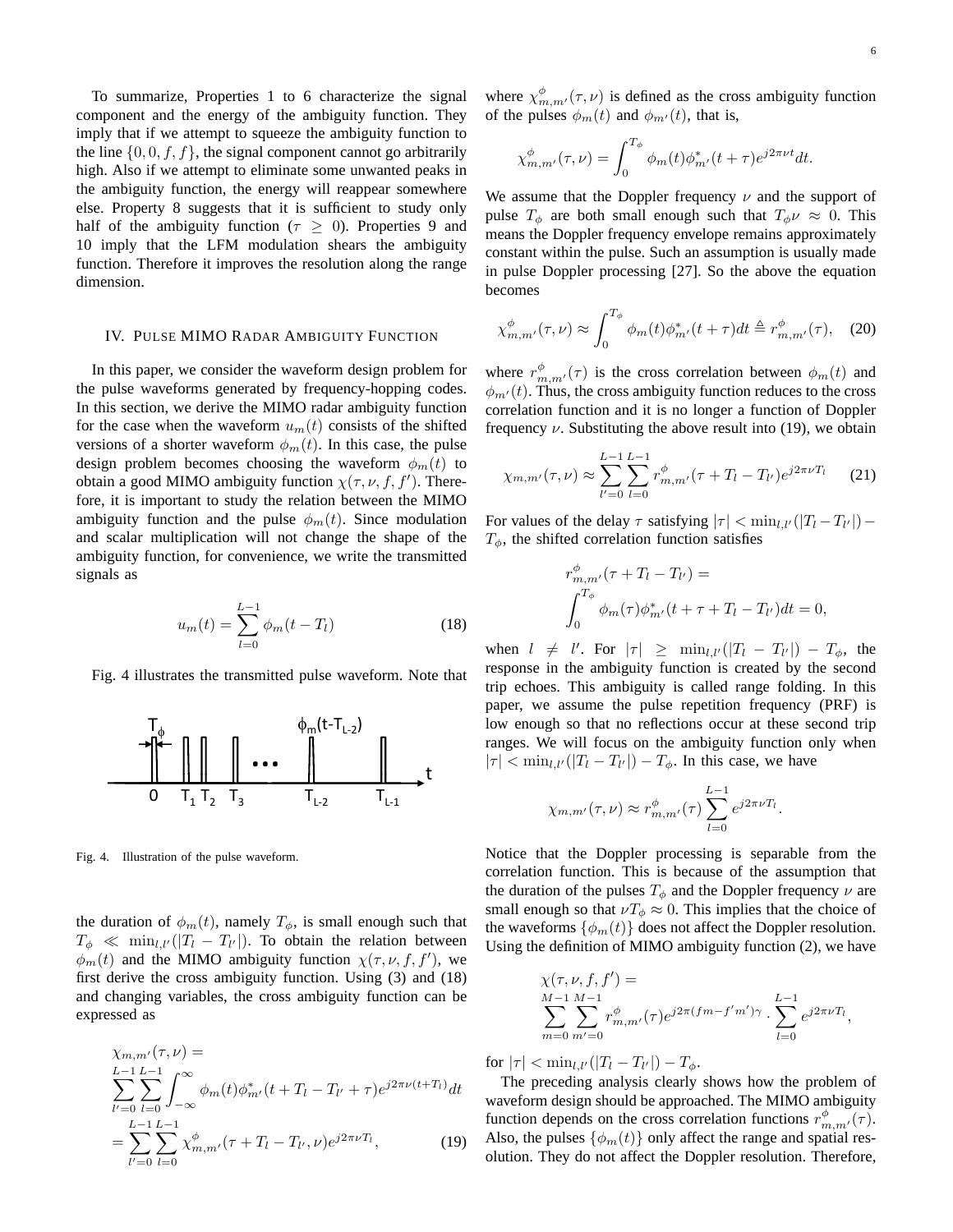to obtain a sharp ambiguity function, we should design the pulses  $\{\phi_m(t)\}\$  such that the function

$$
\Omega(\tau, f, f') \triangleq \sum_{m=0}^{M-1} \sum_{m'=0}^{M-1} r_{m,m'}^{\phi}(\tau) e^{j2\pi (fm - f'm')\gamma} \tag{22}
$$

is sharp around the line  $\{( \tau, f, f') | \tau = 0, f = f' \}$ . For  $M =$ 1, the signal design problem reduces to the special case of the SIMO radar. In this case, equation (22) reduces to the autocorrelation function

$$
\Omega(\tau, f, f') = r_{0,0}^{\phi}(\tau).
$$

Thus in the SIMO radar case, the signal design problem is to generate a pulse with a sharp autocorrelation. The linear frequency modulation (LFM) signal is an example which has a sharp autocorrelation [25]. Besides its sharp autocorrelation function, the LFM pulse can be conveniently generated and it has constant modulus. These reasons make the LFM signal a very good candidate in a pulse repetition radar system. For the MIMO radar case which satisfies  $M > 1$ , we need to consider not only the autocorrelation functions but also the cross correlation functions between pulses such that  $\Omega(\tau, f, f')$ can be sharp.

#### V. FREQUENCY-HOPPING PULSES

Instead of directly designing the pulses, we can impose some structures on the pulses and design the parameters of the pulses. As an example of this idea, we now consider the pulse generated by frequency-hopping codes. In this section, we derive the MIMO radar ambiguity function of the frequencyhopping pulses. These pulses have the advantage of constant modulus. The frequency-hopping pulses can be expressed as

$$
\phi_m(t) = \sum_{q=0}^{Q-1} e^{j2\pi c_{m,q}\Delta ft} s(t - q\Delta t),
$$
 (23)

where

$$
s(t) \triangleq \begin{cases} 1, & t \in [0, \Delta t) \\ 0, & \text{otherwise,} \end{cases}
$$

 $c_{m,q} \in \{0, 1, \dots, K-1\}$  is the frequency-hopping code, and Q is the length of the code. The duration of the pulse is  $T_{\phi} =$  $Q\Delta t$ , and the bandwidth of the pulses is approximately

$$
BW_{\phi} \approx (K-1)\Delta f + \frac{1}{\Delta t}.
$$

In this paper, we are interested in the design of orthogonal waveforms. To maintain orthogonality, the code  $\{c_{m,q}\}\$ could be constrained to satisfy

$$
c_{m,q} \neq c_{m',q}, \text{ for } m \neq m', \forall q \tag{24}
$$

$$
\Delta t \Delta f = 1.
$$

Now instead of directly designing the pulses  $\phi_m(t)$ , the signal design problem becomes designing the code  $c_{m,q}$  for  $m =$  $0, 1, \dots, M - 1$  and  $q = 0, 1, \dots, Q - 1$ . Recall that our goal is to design the transmitted signals such that the function  $\Omega(\tau, f, f')$  in (22) is sharp (as explained in Sec. V). So, we are interested in the expression for the function  $\Omega(\tau, f, f')$  in terms of  $\{c_{m,q}\}\$ . To compute the function  $\Omega(\tau, f, f')$ , we first compute the cross correlation function  $r^{\phi}_{m,m}(\tau)$ . By using (23) and (20), this can be expressed as

$$
r_{m,m'}^{\phi}(\tau) =
$$
\n
$$
Q_{-1} Q_{-1}
$$
\n
$$
\sum_{q=0}^{Q-1} \sum_{q'=0}^{Q-1} \chi^{\text{rect}}(\tau - (q'-q)\Delta t, (c_{m,q} - c_{m',q'})\Delta f)
$$
\n
$$
\sum_{q=0}^{Q-2} \sum_{q'=\Delta f(c_{m,q} - c_{m',q'}) q \Delta t} e^{j2\pi \Delta f c_{m',p'} \tau},
$$
\n(25)

where  $\chi^{rect}(\tau,\nu)$  is the SIMO ambiguity function of the rectangular pulse  $s(t)$ , given by

$$
\chi^{\text{rect}}(\tau,\nu) \triangleq \int_0^{\Delta t} s(t)s(t+\tau)e^{j2\pi\nu}dt
$$
\n
$$
= \begin{cases}\n\frac{\Delta t - |\tau|}{\Delta t} \operatorname{sinc}(\nu(\Delta t - |\tau|)) e^{j\pi\nu(\tau + \Delta t)}, \text{if } |\tau| < \Delta t \\
0, \text{otherwise.} \n\end{cases}
$$
\n(26)

Substituting (25) into (22), we obtain

$$
\Omega(\tau, f, f') =
$$
\n
$$
\sum_{m,m'=0}^{M-1} \sum_{q,q'=0}^{Q-1} \chi^{\text{rect}}(\tau - (q'-q)\Delta t, (c_{m,q} - c_{m',q'})\Delta f)
$$
\n
$$
\sum_{e^{j2\pi} \Delta f(c_{m,q} - c_{m',q'})q\Delta t} e^{j2\pi \Delta f c_{m',q'}\tau} e^{j2\pi (fm - f'm')}.
$$

Define  $\tau = k\Delta t + \eta$ , where  $|\eta| < \Delta t$ . By using the fact that  $\chi^{\text{rect}}(\tau,\nu)=0$  when  $|\tau| > \Delta t$ , the above equation can be further simplified as

$$
\Omega(k\Delta t + \eta, f, f') = \qquad (27)
$$
\n
$$
\sum_{m,m'=0}^{M-1} \sum_{q=0}^{Q-1} \chi^{\text{rect}}(\eta, (c_{m,q} - c_{m',q+k})\Delta f)
$$
\n
$$
\sum_{e^{j2\pi\Delta f c_{m',q+k}(k\Delta t + \eta)} e^{j2\pi\Delta f (c_{m,q} - c_{m',q+k})q\Delta t}
$$
\n
$$
\cdot e^{j2\pi (fm - f'm')\gamma}.
$$

The next step is to choose the frequency-hopping code  $\{c_{m,q}\}$ such that the function  $\Omega(\tau, f, f')$  is sharp around  $\{0, f, f\}$ . We will discuss this in the following section.

# VI. OPTIMIZATION OF THE FREQUENCY-HOPPING CODES

In this section, we introduce an algorithm to search for frequency-hopping codes which generate good MIMO ambiguity functions. By using (22) and the orthogonality of the waveforms, we have

$$
\Omega(0, f, f) = \sum_{m,m'=0}^{M-1} \delta_{m,m'} e^{j2\pi f \gamma (m-m')} = M.
$$

So, we know that the function  $\Omega(\tau, f, f)$  is a constant along the line  $\{0, f, f\}$ , no matter what codes are chosen. To obtain good system resolutions, we need to eliminate the peaks in  $|\Omega(\tau, f, f')|$  which are not on the line  $\{0, f, f\}$ . This can be done by imposing a cost function which puts penalties on these peak values. This forces the energy of the function  $\Omega(\tau, f, f')$ to be evenly spread in the delay and angular dimensions. As an example of this, we minimize the  $p$ -norm of the function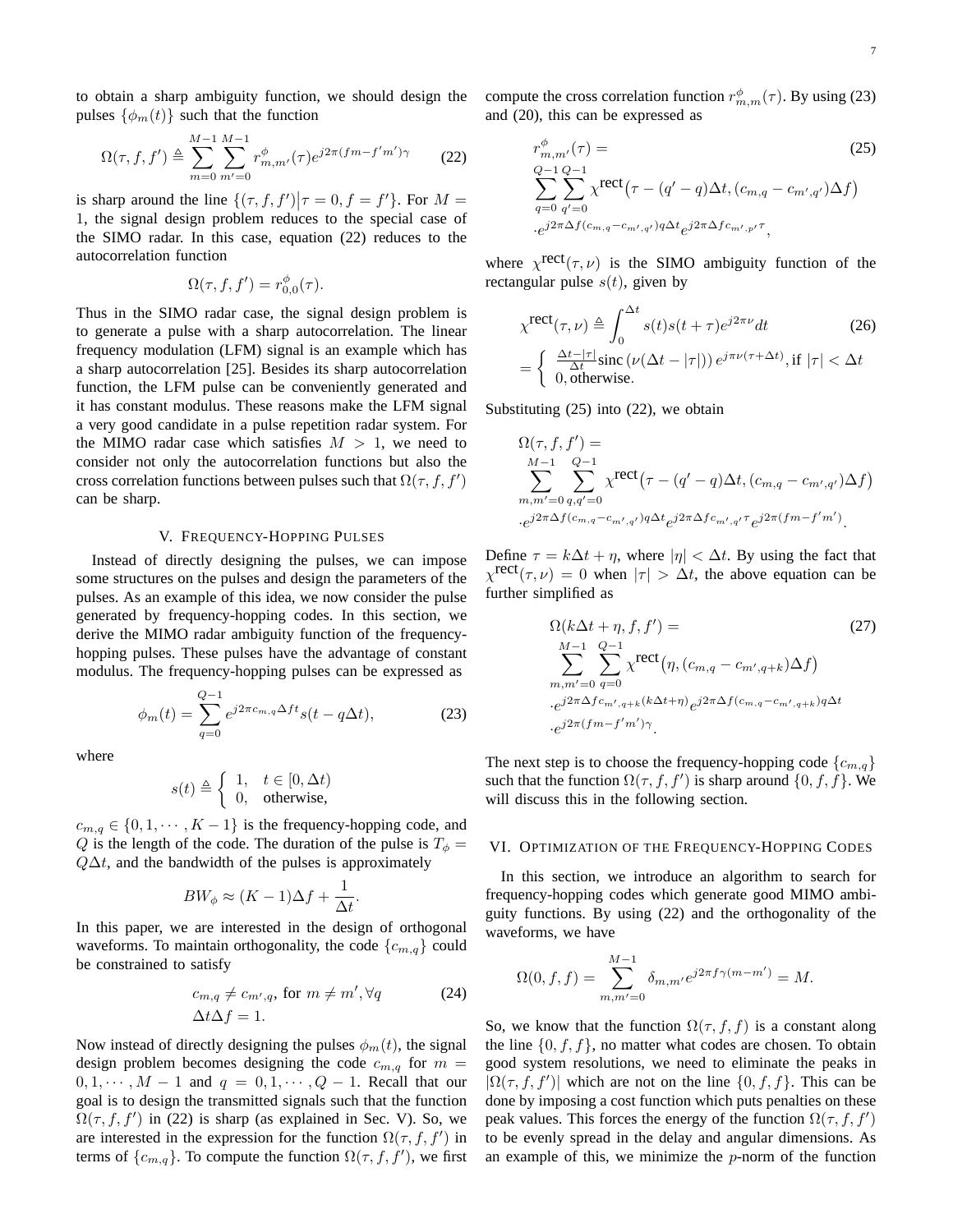$\Omega(\tau, f, f')$ . The corresponding optimization problem can be expressed as

$$
\begin{aligned}\n\min_{\mathbf{C}} f_p(\mathbf{C}) & \text{(28)} \\
\text{subject to} & \mathbf{C} \in \{0, 1, \cdots, K - 1\}^{MQ} \\
& c_{m,q} \neq c_{m',q}, \text{ for } m \neq m',\n\end{aligned}
$$

where

$$
f_p(\mathbf{C}) \triangleq \int_{-\infty}^{\infty} \int_0^1 \int_0^1 |\Omega(\tau, f, f')|^p df df' d\tau, \tag{29}
$$

and  $c_{m,q}$  denotes the  $(m, q)$  entry of the matrix **C**. Note that a greater  $p$  imposes more penalty on the higher peaks. The feasible set of this problem is a discrete set. It is known that the simulated annealing algorithm is very suitable for solving this kind of problems [23]. The simulated annealing algorithm runs a Markov chain Monte Carlo (MCMC) sampling on the discrete feasible set [24]. The transition probability of the Markov chain can be chosen so that the equilibrium of the Markov chain is

$$
\pi_T(\mathbf{C}) = \frac{1}{Z_T} \exp(\frac{-f_p(\mathbf{C})}{T}), \text{ where}
$$
\n
$$
Z_T = \sum_{\mathbf{C}} \exp(\frac{-f_p(\mathbf{C})}{T}). \tag{30}
$$

Here  $T$  is a parameter called temperature. By running the MCMC and gradually decreasing the temperature  $T$ , the generated sample **C** will have a high probability to have a small cost function output [23]. In our case, the transition probability from state  $C$  to  $C'$  is chosen as

$$
p(\mathbf{C}, \mathbf{C}') = \begin{cases} \frac{1}{d} \min(1, \exp(\frac{f_p(\mathbf{C}) - f_p(\mathbf{C}')}{T})), & \text{if } \mathbf{C}' \sim \mathbf{C} \\ 1 - \frac{1}{d} \sum_{\mathbf{C}'' \sim \mathbf{C}} \min(1, \exp(\frac{f_p(\mathbf{C}) - f_p(\mathbf{C}''))}{T})), & \text{if } \mathbf{C}' = \mathbf{C} \\ 0, & \text{otherwise,} \end{cases}
$$

where  $C' \sim C$  denotes that  $C'$  and C differ in exactly one element, and d denotes  $|\{C'|C' \sim C\}|$ . It can be shown that the chosen transition probabilities result in the desire equilibrium in (30) [24]. The corresponding MCMC sampling can be implemented as the following algorithm.

*Algorithm 1:* Given number of waveforms M, length of the code  $Q$ , number of frequencies  $K$ , initial temperature T, and a temperature decreasing ratio  $\alpha \in (0,1)$ , the code  $\mathbf{C} \in \{0, 1, \dots, K-1\}^{\overline{MQ}}$  can be computed by the following steps:

- 1. Randomly draw **C** from  $\{0, 1, \dots, K-1\}^{MQ}$ such that  $c_{mq} \neq c_{m'q}$  for  $m \neq m$ .
- 2. Randomly draw m from  $\{0, 1, \dots, M-1\}$ and q from  $\{0, 1, \dots, Q - 1\}.$
- Randomly draw k from  $\{0, 1, \cdots, K 1\} \setminus c_{mq}$ .
- 4.  $\mathbf{C}' \leftarrow \mathbf{C}, c'_{ma} \leftarrow K.$
- 5. Randomly draw  $U$  from  $[0, 1]$ .

6. If 
$$
U < \exp\left(\frac{f_p(\mathbf{C}) - f_p(\mathbf{C}^\prime)}{T}\right)
$$
,  $\mathbf{C} \leftarrow \mathbf{C}^\prime$ .

7. If the cost  $f_p(C)$  is small enough, stop. else  $T \leftarrow \alpha T$  and go to Step 2.

# VII. DESIGN EXAMPLES

In this section, we present a design example using the proposed method. In this example, we consider a uniform linear transmitting array. The number of transmitted waveforms M equals 4. The length of the frequency-hopping code  $Q$  equals 10. The number of frequencies  $K$  equals 15. Without loss of generality, we normalize the pulse duration  $T_{\phi}$  to be unity. By using (24), we obtain that the time-bandwidth product

$$
\left((K-1)\Delta f + \frac{1}{\Delta t}\right)Q\Delta t = 150.
$$

Note that this implies the maximum number of orthogonal waveform obtainable is  $BT = 150$  [22]. So, our choice of  $M = 4$  orthogonal waveforms is well under the theoretical limit. The cost function in (29) can be approximated by a Riemann sum. By applying the symmetry given by Property 8, we can integrate only the part that has  $\tau \geq 0$ . Fig. 5 shows the real parts and the spectrograms of the waveforms generated by the proposed algorithm. For comparison Fig. 6 shows the real



Fig. 5. (a) Real parts and (b) spectrograms of the waveforms obtained by the proposed method.

parts and the spectrograms of orthogonal LFM waveforms. In this example, these LFM waveforms have the form

$$
\phi_m(t) = \exp(j2\pi f_{m,0}t + j\pi kt^2),
$$

where  $k = 100$ ,  $f_{0,0} = 0$ ,  $f_{1,0} = \lfloor \frac{50}{3} \rfloor$ ,  $f_{2,0} = \lfloor \frac{100}{3} \rfloor$ , and  $f_{3,0} = 50$ . By choosing different initial frequencies, these LFM waveforms can be made orthogonal. These parameters are chosen so that these LFM waveforms occupy the same time duration and bandwidth as the waveforms generated by the proposed method. Fig. 7 shows a result of comparing the functions  $|\Omega(\tau, f, f')|$ . We take samples from the function  $|\Omega(\tau, f, f')|$  and plot their empirical cumulative distribution function (ECDF). In other words, this figure shows the percentage of samples of  $|\Omega(\tau, f, f')|$  less than various magnitude. We have normalized the highest peak to 0 dB. The results of the proposed method, randomly generated frequency-hopping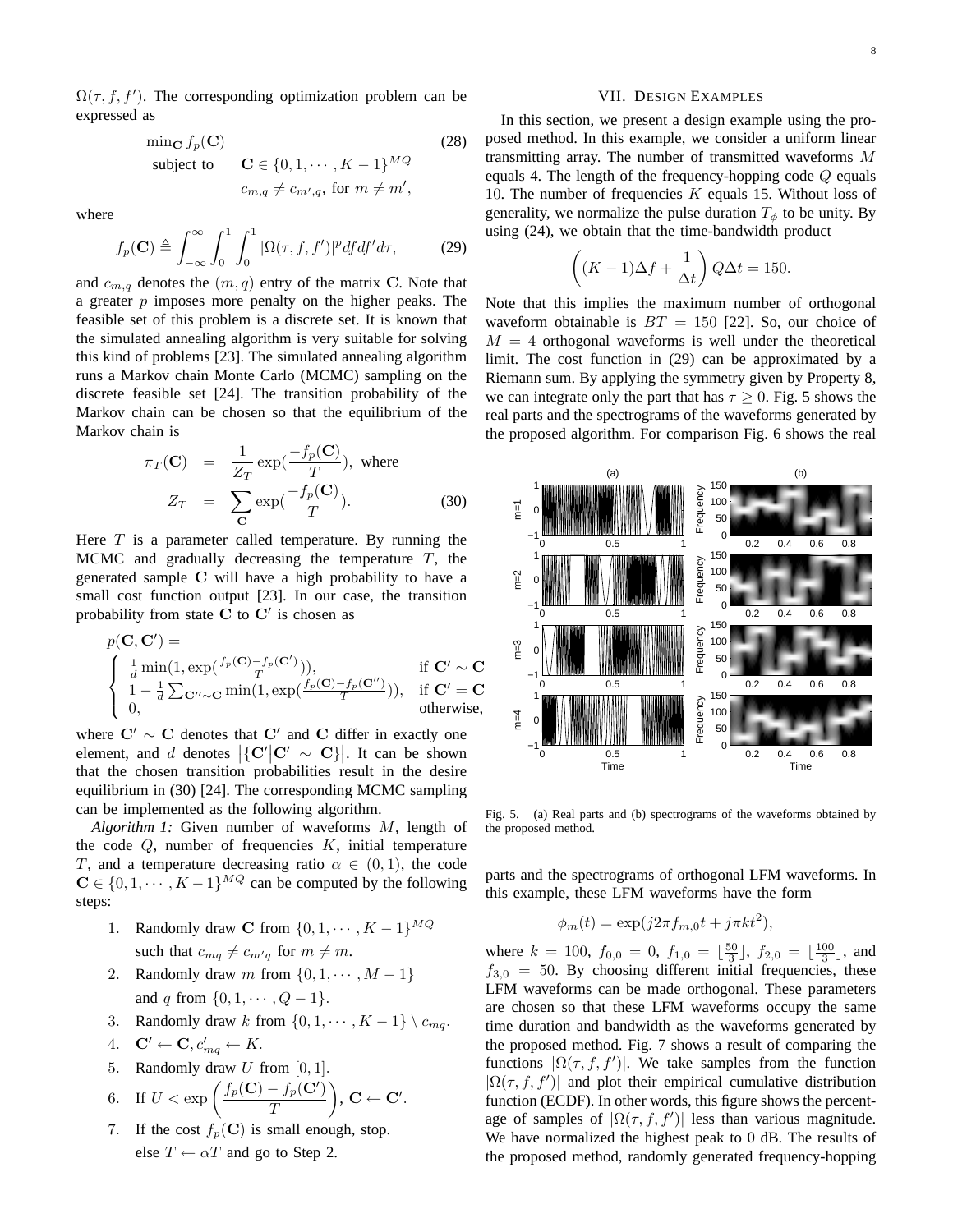

Fig. 8. Cross correlation functions  $r_{m,m'}^{\phi}(\tau)$  of the waveforms generated by the proposed method.



Fig. 6. (a) Real parts and (b) spectrograms of the orthogonal LFM waveforms.

codes, and the LFM waveforms are compared in the figure. One can see that the proposed frequency-hopping signals yield fewest undesired peaks among all the waveforms. The video which shows the entire function  $|\Omega(\tau, f, f')|$  (a plot in  $(f, f')$ ) plane as a function of time  $\tau$ ) can be viewed from [28]. Fig. 8 shows the cross correlation functions  $r^{\phi}_{m,m'}(\tau)$  of the waveforms generated by the proposed algorithm. Fig. 9 shows the cross correlation functions  $r^{\phi}_{m,m'}(\tau)$  of the LFM waveforms. One can observe that for the proposed waveforms, the correlation functions  $r_{m,m'}^{\phi}(\tau)$  equal to unity when  $m = m'$ and  $\tau = 0$ . Except at these points, the correlation functions are small everywhere. However, for the LFM waveforms, the correlation functions have several extraneous peaks which also form peaks in the ambiguity function.

#### VIII. CONCLUSIONS

In this paper, we have derived several properties of the MIMO radar ambiguity function and the cross ambiguity function. These results are derived for the ULA case. To summarize, Property 1, 2 and 6 characterize the MIMO radar ambiguity function along the line  $\{(0,0,f,f)\}\)$ . Properties 3, 4 and 5 characterize the energy of the cross ambiguity function and the MIMO radar ambiguity function. These properties imply that we can only spread the energy of the MIMO radar ambiguity function evenly on the available time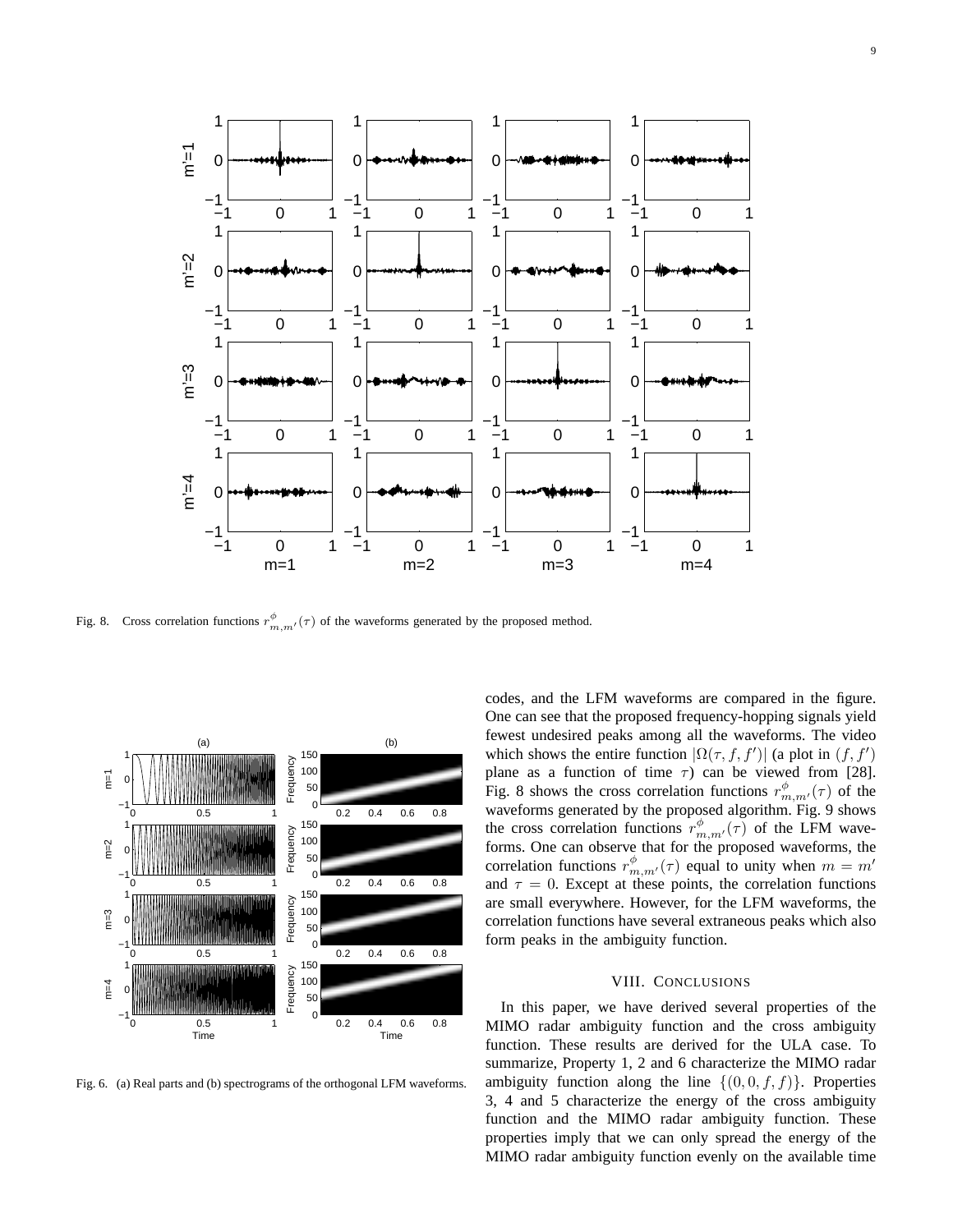

Fig. 9. Cross correlation functions  $r^{\phi}_{m,m'}(\tau)$  of the LFM waveforms.



Fig. 7. Empirical cumulative distribution function of  $|\Omega(\tau, f, f')|$ .

and bandwidth because the energy is confined. Properties 7 and 8 show the symmetry of the cross ambiguity function and the MIMO radar ambiguity function. These properties

imply that when we design the waveform, we only need to focus on the region  ${(\tau, \nu, f, f')|\tau \geq 0}$  of the MIMO radar ambiguity function. Property 9 and 10 show the shearoff effect of the LFM waveform. This shearing improves the range resolution. We have also introduced a waveform design method for MIMO radars. This method is applicable to the case where the transmitted waveforms are orthogonal and consist of multiple shifted narrow pulses. The proposed method applies the simulated annealing algorithm to search for the frequency-hopping codes which minimize the  $p$ -norm of the ambiguity function. The numerical examples show that the waveforms generated by this method provide better angular and range resolutions than the LFM waveforms which have often been used in the traditional SIMO radar systems. In this paper, we have presented the results only for the case of linear arrays. Nevertheless it is possible to further generalize these results for multi-dimensional arrays.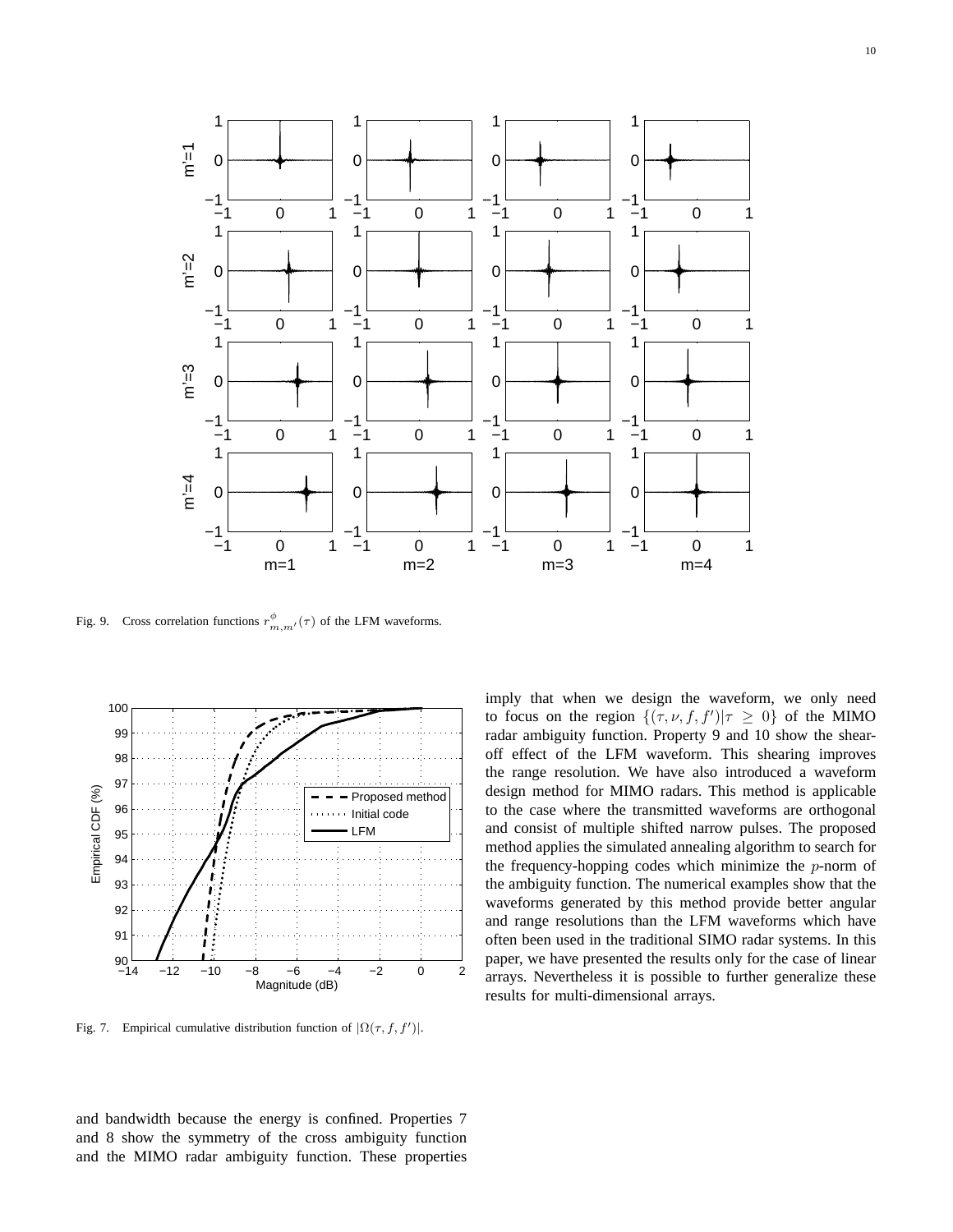

**Chun-yang Chen** Chun-yang Chen was born in Taipei, Taiwan. He received the B.S. degree in electrical engineering and the M.S. degree in communication engineering both from National Taiwan Univ., Taiwan, in 2000 and 2002 respectively. He is currently pursuing the Ph.D degree in electrical engineering at the California Institute of Technology. His interests currently include signal processing in MIMO communications, ultra-wideband communications, and radar applications.



**P.P. Vaidyanathan** P. P. Vaidyanathan (S'80–M'83– SM'88–F'91) was born in Calcutta, India on Oct. 16, 1954. He received the B.Sc. (Hons.) degree in physics and the B.Tech. and M.Tech. degrees in radiophysics and electronics, all from the University of Calcutta, India, in 1974, 1977 and 1979, respectively, and the Ph.D degree in electrical and computer engineering from the University of California at Santa Barbara in 1982. He was a post doctoral fellow at the University of California, Santa Barbara from Sept. 1982 to March 1983. In March 1983

he joined the electrical engineering department of the Calfornia Institute of Technology as an Assistant Professor, and since 1993 has been Professor of electrical engineering there. His main research interests are in digital signal processing, multirate systems, wavelet transforms and signal processing for digital communications.

Dr. Vaidyanathan served as Vice-Chairman of the Technical Program committee for the 1983 IEEE International symposium on Circuits and Systems, and as the Technical Program Chairman for the 1992 IEEE International symposium on Circuits and Systems. He was an Associate editor for the IEEE Transactions on Circuits and Systems for the period 1985-1987, and is currently an associate editor for the journal IEEE Signal Processing letters, and a consulting editor for the journal Applied and computational harmonic analysis. He has been a guest editor in 1998 for special issues of the IEEE Trans. on Signal Processing and the IEEE Trans. on Circuits and Systems II, on the topics of filter banks, wavelets and subband coders. Dr. Vaidyanathan has authored a number of papers in IEEE journals, and is the author of the book Multirate systems and filter banks. He has written several chapters for various signal processing handbooks. He was a recepient of the Award for excellence in teaching at the California Institute of Technology for the years 1983-1984, 1992-93 and 1993-94. He also received the NSF's Presidential Young Investigator award in 1986. In 1989 he received the IEEE ASSP Senior Award for his paper on multirate perfect-reconstruction filter banks. In 1990 he was recepient of the S. K. Mitra Memorial Award from the Institute of Electronics and Telecommuncations Engineers, India, for his joint paper in the IETE journal. He was also the coauthor of a paper on linear-phase perfect reconstruction filter banks in the IEEE SP Transactions, for which the first author (Truong Nguyen) received the Young outstanding author award in 1993. Dr. Vaidyanathan was elected Fellow of the IEEE in 1991. He received the 1995 F. E. Terman Award of the American Society for Engineering Education, sponsored by Hewlett Packard Co., for his contributions to engineering education, especially the book Multirate systems and filter banks published by Prentice Hall in 1993. He has given several plenary talks including at the Sampta'01, Eusipco'98, SPCOM'95, and Asilomar'88 conferences on signal processing. He has been chosen a distinguished lecturer for the IEEE Signal Processing Society for the year 1996-97. In 1999 he was chosen to receive the IEEE CAS Society's Golden Jubilee Medal. He is a recepient of the IEEE Signal Processing Society's Technical Achievement Award for the year 2002.

#### **REFERENCES**

- [1] D. J. Rabideau and P. Parker, "Ubiquitous MIMO Multifunction Digital Array Radar," *Proc. 37th IEEE Asilomar Conf. on Signals, Systems, and Computers,* Vol. 1, pp. 1057-1064, Nov. 2003.
- [2] D. W. Bliss and K. W. Forsythe, "Multiple-Input Multiple-Output (MIMO) Radar and Imaging: Degrees of Freedom and Resolution," *Proc. 37th IEEE Asilomar Conf. on Signals, Systems, and Computers,* Vol. 1, pp. 54-59, Nov. 2003.
- [3] E. Fishler, A. Haimovich, R. S. Blum, D. Chizhik, L. J. Cimini, and R. A. Valenzuela, "MIMO Radar: An Idea Whose Time Has Come," *Proc. IEEE Radar Conference,* pp. 71-78, April 2004.
- [4] E. Fishler, A. Haimovich, R. S. Blum, L. J. Cimini, D. Chizhik, and R. A. Valenzuela, "Performance of MIMO Radar Systems: Advantages of Angular Diversity," *Proc. 38th IEEE Asilomar Conf. on Signals, Systems, and Computers,* Vol. 1, pp. 305-309, Nov. 2004.
- [5] E. Fishler, A. Haimovich, R. S. Blum, L. J. Cimini, D. Chizhik, and R. A. Valenzuela, "Spactial Diversity in Radars-Models and Detection Performance," *IEEE Trans. on Signal Processing,* Vol. 54, Issue 3, pp. 823-837, March 2006.
- [6] G. San Antonio, D. R. Fuhrmann, and F. C. Robey, "MIMO Radar Ambiguity Functions," *IEEE Journal of Selected Topics in Signal Processing,* Vol. 1, pp. 167-177, Jun. 2007.
- [7] J. Li and P. Stoica, "MIMO Radar with Colocated Antennas," *IEEE Signal Processing Magzine* Vol. 24, Issue 5, Sept. 2007.
- [8] J. Li, P. Stoica, L. Xu, and W. Roberts, "On Parameter Identifiability of MIMO Radar," *IEEE Signal Processing Letters*, to appear.
- [9] C. Y. Chen and P. P. Vaidyanathan, "MIMO Radar Space-Time Adaptive Processing Using Prolate Spheroidal Wave Functions," *IEEE Trans. on Signal Processing*, to appear.
- [10] V. F. Mecca, D. Ramakrishnan, and J. L. Krolik, "MIMO Radar Space-Time Adaptive Processing for Multipath Clutter Mitigation" *IEEE Workshop on Sensor Array and Multichannel Signal Processing,* pp. 249- 253, July 2006.
- [11] D. R. Fuhrmann and G. S. Antonio, "Transmit Beamforming for MIMO Radar Systems Using Partial Signal Correlation," *Proc. 38th IEEE Asilomar Conf. on Signals, Systems, and Computers,* pp. 295-299, Nov. 2004.
- [12] P. Stoica, J. Li, and Y. Xie,"On Probing Signal Design For MIMO Radar," *IEEE Trans. on Signal Processing* Volume 55, Issue 8, Aug. 2007.
- [13] B. Friedlander, "Waveform Design for MIMO Radars," *IEEE Transactions on Aerospace and Electronic Systems,* Vol 43, Issue 3, pp. 1227- 1238, July 2007.
- [14] Y. Yang and R. S. Blum, "MIMO Radar Waveform Design Based on Mutual Information and Minimum Mean-Square Error Estimation," *IEEE Trans. on Aerospace and Electronic Systems*, Vol. 43, Issue 1, pp. 330- 343, Jan. 2007.
- [15] Y. Yang and R. S. Blum, "Minimax Robust MIMO Radar Waveform Design," *IEEE Journal of Selected Topics in Signal Processing*, Vol. 1, Issue 1, pp. 147-155, June 2007.
- [16] A. Leshem, O. Naparstek, and A. Nehorai, "Information Theoretic Adaptive Radar Waveform Design for Multiple Extended Targets," *IEEE Journal of Selected Topics in Signal Processing*, Vol. 1, Issue 1, pp. 42-55, June 2007.
- [17] M. R. Bell, "Information Theory and Radar Waveform Design," *IEEE Trans. on Information Theory,* Vol 39, Issue 5, pp. 1578-1597, Sept. 1993.
- [18] G. J. Frazer, B. A. Johnsone, Y. I. Abramovich, "Orthogonal Waveform Support in MIMO HF OTH Radars," *International Conference on Waveform Diversity and Design,* pp. 423-427, June 2007.
- [19] S. V. Maric and E. L. Titlebaum, "A Class of Frequency Hop Codes with Nearly Ideal Characteristics for Use in Multiple-Access Spread-Spectrum Communications and Radar and Sonar Systems," *IEEE Trans. on Communications,* Vol. 40, Issue 9, pp. 1442-1447, Sept. 1992.
- [20] J. P. Costas, "A Study of a Class of Detection Waveforms Having Nealy Ideal Range-Doppler Ambiguity Propoerties," *Proc. IEEE,* Vol. 72, pp. 996-1009, Aug. 1984.
- [21] S. W. Golomb and H. Taylor, "Construction and Properties of Costas Arrays," *Proc. IEEE,* Vol. 72, pp. 1143-1163, Sept. 1984.
- [22] M. Petrich, "On the Number of Orthogonal Signals Which Can be Placed in a WT-Product," *Journal of the Society for Industrial and Applied Mathematics,* Vol. 11, No. 4, pp. 936-940, Dec 1963.
- [23] S. Kirkpatrick, C. D. Gelatt and M. P. Vecchi, "Optimization by Simulated Annealing," *Science,* Vol. 220, no. 4598, pp. 671-680, 1983.
- [24] N. Metropolis, A.W. Rosenbluth, M.N. Rosenbluth, A.H. Teller, and E. Teller. "Equations of State Calculations by Fast Computing Machines," Journal of Chemical Physics, Vol. 21, no. 6, pp. 1087-1092, 1953.